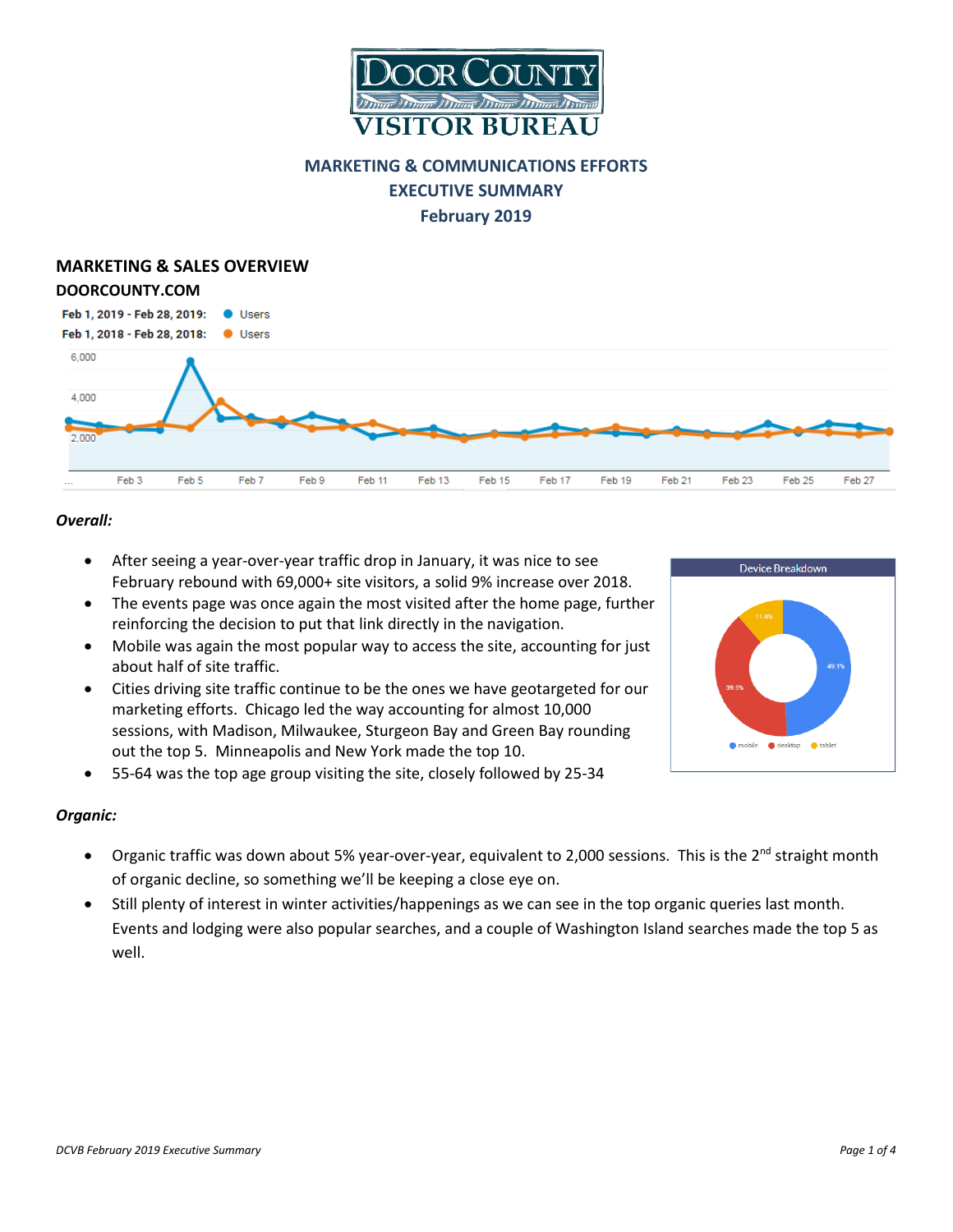### **E-NEWSLETTER**

| <b>Newsletter Analytics</b> |        |                              |                     |                |     |                           |        |  |
|-----------------------------|--------|------------------------------|---------------------|----------------|-----|---------------------------|--------|--|
| <b>Total Recipients</b>     |        | <b>Successful Deliveries</b> |                     | <b>Bounces</b> |     | <b>Total Opens</b>        |        |  |
| 235,885                     |        | 235,546                      |                     |                | 339 |                           | 34,875 |  |
| Open Rate w/ Remail         |        |                              | <b>Total Clicks</b> |                |     | <b>Click-Through Rate</b> |        |  |
|                             | 22.14% |                              | 8,469               |                |     | 3.60%                     |        |  |

- The February '19 newsletter went out to over 235,000 people and saw great engagement.
- The 22% cumulative open rate and 3.6% click-through rate were both the highest since September. The remail in particular had really good numbers – the 2,600 total clicks on the remail was more than any remail last year outside of August.
- The intro to Door County piece got the most clicks, followed by the unique cocktails and cherry history pieces.

#### **SOCIAL MEDIA**

- Website traffic from Instagram has more than doubled, from 82 to 256, which we can contribute to the use of linking through Instagram stories. In February we shared 23 Instagram stories which reached over 75K users and the snow report drove 234 visits to the landing page on the website.
- Instagram is our strongest connection to the younger millennial audience, with the most engaged fan group being women age 25-34. Twitter also has a younger audience with over 55% of our audience between 25-44.
- The Facebook audience is 50% made up of ages 35-54, but 57% of engaged users are aged 55+.
- The post with the most engagement on Facebook was the live broadcast aboard the ferry, with 366 comments, 1,308 engagement and 42k reach. The most with the most reactions on FB was a simple but stunning sunset photo, earning 3,120 reactions and a reach of 44k+. The post with the highest reach on FB was the Sister Bay community video with a reach of 53k, shared 197 times and a completion rate of 95%.

#### **GROUP & MEETING SALES**

**Groups:** February was spent following up appointments from the American Bus Association Conference in Louisville. Additionally, we assisted 5 general tour groups, 2 bank groups and conducted 3 hotel searches for planners.

Meetings/Weddings: Our 1<sup>st</sup> of three social ad campaigns promoting weddings in Door County ran for two weeks beginning the week of February 17<sup>th</sup>. We also assisted with 3 family reunions, 2 bachelorette parties, 1 event, 1 annual meeting and 3 corporate retreats.

#### **MEDIA**

February's media buy brought in roughly 805,000 impressions through Wedding Facebook, Pinterest & Instagram targeted ads, Lead Generation in IL/MN/WI on Facebook and Instagram, Brand USA's Guide, Google Adwords, Beloit Visitor Center, and WI Tourism Travel Guide.

#### Google Adwords Performance:

CTR increased 61% over February 2018 (impressions and clicks also increased). Romantic Getaways, Cabins & Events ad groups served the most impressions. Best performing ad groups: Attractions, Events, Things To Do, Wineries and Hotels.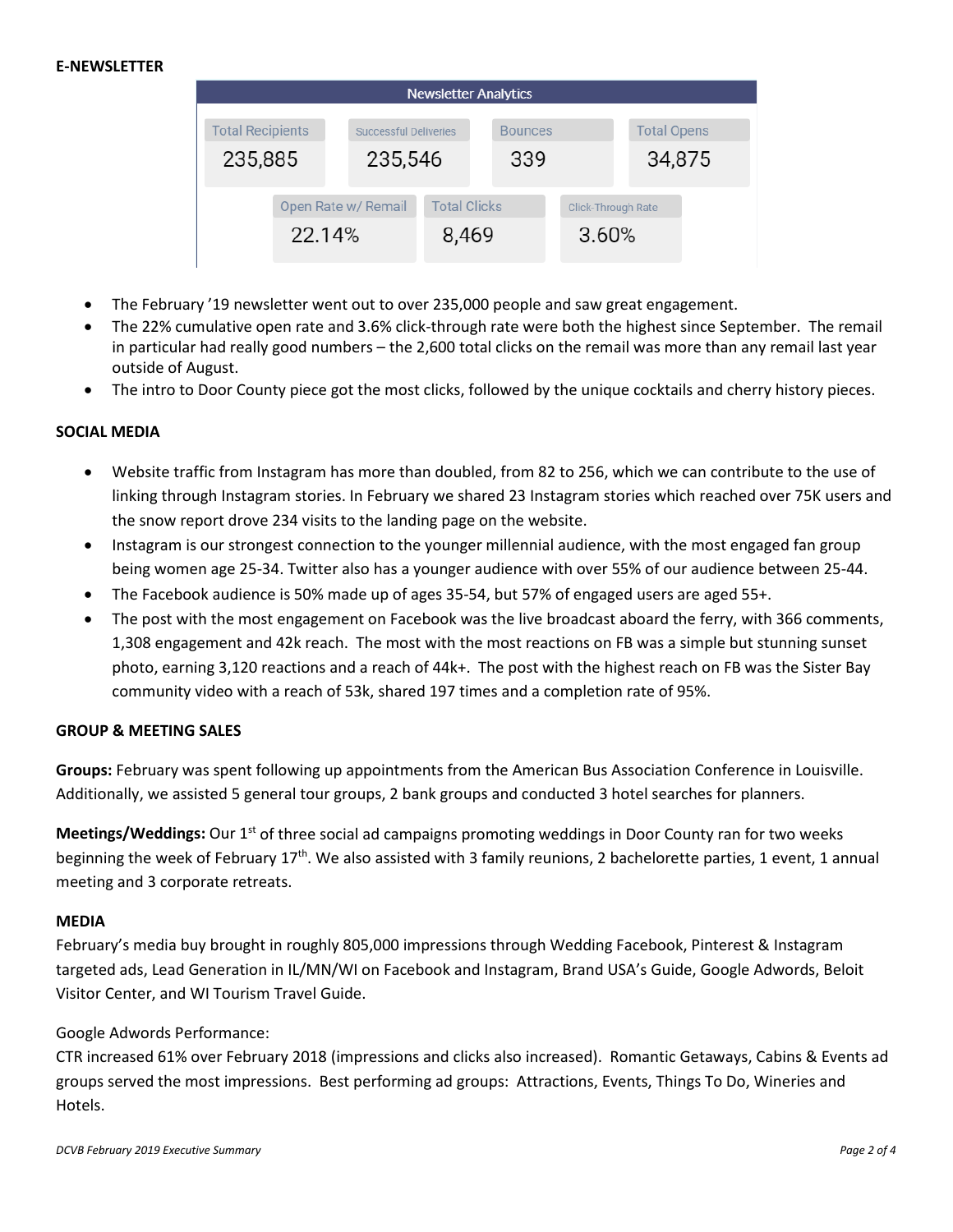# **COMMUNICATIONS & PUBLIC RELATIONS OVERVIEW February 2019**

- **8** articles were reported from our media marketing program efforts in January and reached a total of **62,423,890** readers/listeners/ viewers. A few media outlets that ran Door County stories during the reported time included MSN Online, INSIDER Online, Food and Wine Online, USA Today Travel Tips Online and Red Tricycle Online (right). View all program articles via our Google Drive folder at **<http://tinyurl.com/yafamdpg>**.
- Since our media marketing program began, the program has generated **\$23,984,845** worth of earned media coverage for Door County, including **\$172,097** in February.
- The return on investment for our media marketing program to date is **1084%**. For every dollar we've spent, we've gotten back **\$10.84** worth of Door County media coverage measured in terms of ad value equivalency.
- We welcomed 8 journalists to Door County on our first press trip of the year, a winter themed press trip, which ran from February 7-10. While a bit cold, winter trail conditions were fantastic, and the trip went well.
- We have 5 press trips remaining that are part of our media marketing program with Geiger & Associates, including:
	- June 7-10, 2019 *- Lighthouses/Maritime History theme*
	- June 23-27, 2019 *- Summer Fun/Water theme*
	- August 25-28, 2019 *Outdoor Recreation theme*
	- September 12-15, 2019 *- Arts/Culinary theme*
	- December 12-15, 2019 *- Holiday Magic theme*
- Media assistance was provided to **21** journalists/media outlets in February by providing images, information, onair/on-camera interviews and/or support for Door County based articles and stories. A few highlights included Tampa Bay Metro magazine, Midwest Living, AAA Western & Central New York, Wisconsin Fun Times, Minnesota Monthly and Coastal Living.
- Views of DCVB produced videos across all online platforms totaled **154,620** in February. Organic views were 100% of the total for the month, with sponsored views totaling 0%. Some of our most watched videos included our Facebook Live video aboard the Washington Island Ferry on 2/28, our video on Facebook about Ephraim Beach and our Facebook Live video from the White Gull Inn on National Cherry Pie Day (2/20). On YouTube, our aerial highlight video and Explore The Door video about the Door County Ice Cream Factory were two of the most viewed videos.

# **Recent Media Highlights**

- The *Milwaukee Journal Sentinel* ran a feature story headlined "3 Summer Resort Towns in Wisconsin Worth Visiting in Winter" that included Door County. Check out the online version that published 2/21/19 on JSOnline.com [here.](https://www.jsonline.com/story/travel/wisconsin/2019/02/21/summer-resort-towns-wisconsin-visit-winter-door-county-dells-minocqua/2919519002/)
- Door County was named one of "North America's 18 Best Lake Towns" by *TripAdvisor* in an online story that published on February 20, 2019. Check out the story on TripAdvisor.co[m here.](https://www.tripadvisor.com/VacationRentalsBlog/2019/02/20/best-lake-towns-north-america-beautiful/)
- **Expedia.com** named Door County one of the "Most Dog-Friendly Vacation Destinations in the US" in a story published on February 27, 2019. Check out the complete story on Expedia.co[m here.](https://viewfinder.expedia.com/features/most-dog-friendly-vacation-destinations-in-the-us/#DoorCounty)